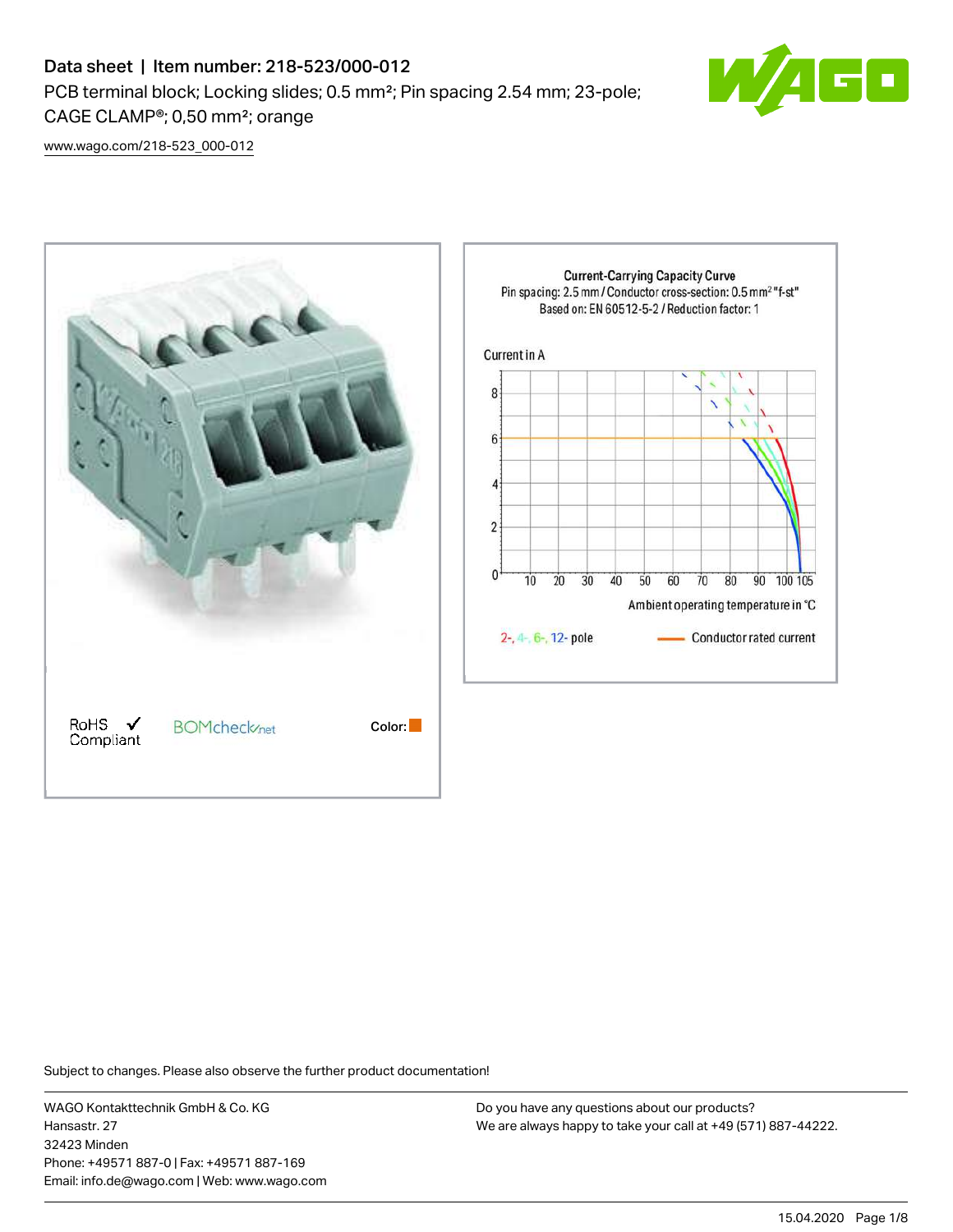



## Item description

- $\blacksquare$ Terminal strips are just 8.1 mm tall and feature an innovative, locking slide-actuated CAGE CLAMP®
- $\blacksquare$ Several clamping units can be held open simultaneously
- $\blacksquare$ Easily terminate stranded conductors in

tight spaces (e.g., bus connectors)

## Data

## Electrical data

#### Ratings per IEC/EN 60664-1

| Ratings per                     | IEC/EN 60664-1 |
|---------------------------------|----------------|
| Rated voltage (III / 3)         | 80 V           |
| Rated impulse voltage (III / 3) | $2.5$ kV       |
| Rated voltage (III / 2)         | 160 V          |
| Rated impulse voltage (III / 2) | $2.5$ kV       |

Subject to changes. Please also observe the further product documentation!

WAGO Kontakttechnik GmbH & Co. KG Hansastr. 27 32423 Minden Phone: +49571 887-0 | Fax: +49571 887-169 Email: info.de@wago.com | Web: www.wago.com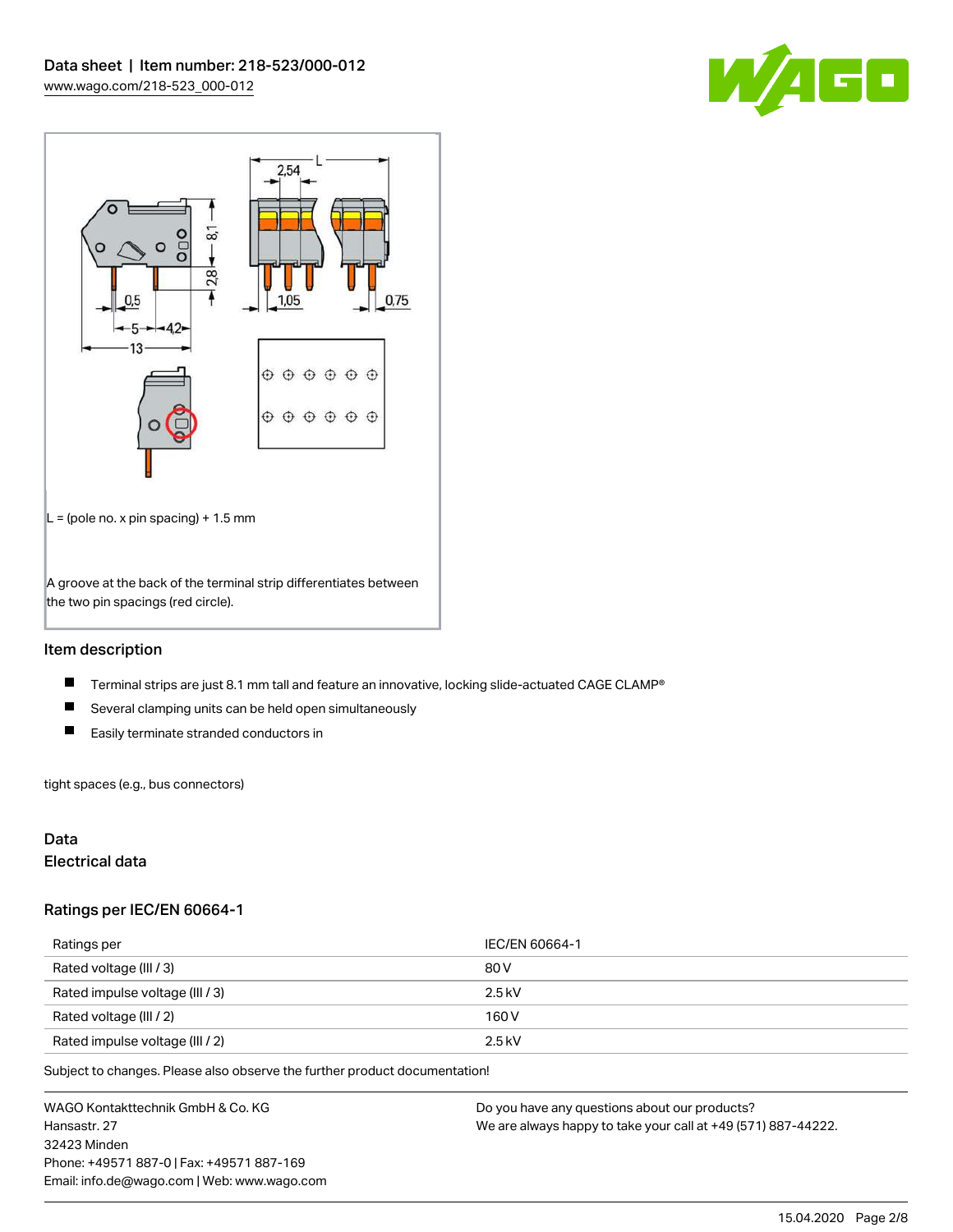[www.wago.com/218-523\\_000-012](http://www.wago.com/218-523_000-012)



| Rated voltage (II / 2)         | 320 V                                                                 |
|--------------------------------|-----------------------------------------------------------------------|
| Rated impulse voltage (II / 2) | 2.5 kV                                                                |
| Rated current                  | 6 A                                                                   |
| Legend (ratings)               | $(III / 2)$ $\triangle$ Overvoltage category III / Pollution degree 2 |

## Approvals per UL 1059

| Rated voltage UL (Use Group B) | 150 V   |
|--------------------------------|---------|
| Rated current UL (Use Group B) |         |
| Approvals per                  | UL 1059 |

## Approvals per CSA

| Rated voltage CSA (Use Group B) | 150 V |
|---------------------------------|-------|
| Rated current CSA (Use Group B) |       |

## Connection data

| Connection technology                                       | CAGE CLAMP                                                               |
|-------------------------------------------------------------|--------------------------------------------------------------------------|
| Actuation type                                              | Slider                                                                   |
| Solid conductor                                             | $0.080.5$ mm <sup>2</sup> / 28  20 AWG                                   |
| Fine-stranded conductor                                     | $0,080,5$ mm <sup>2</sup> / 28  20 AWG                                   |
| Fine-stranded conductor with ferrule with plastic collar    | $0.25$ mm <sup>2</sup>                                                   |
| Fine-stranded conductor with ferrule without plastic collar | $0.25$ mm <sup>2</sup>                                                   |
| Strip length                                                | 56 mm / 0.2 0.24 inch                                                    |
| Conductor entry angle to the PCB                            | $40^{\circ}$                                                             |
| No. of poles                                                | 23                                                                       |
| Total number of connection points                           | 23                                                                       |
| Total number of potentials                                  | 23                                                                       |
| Number of connection types                                  | 1                                                                        |
| Number of levels                                            |                                                                          |
| Note (conductor cross-section)                              | Terminating 0.75 mm <sup>2</sup> /18 AWG conductors is possible; however |
|                                                             | insulation diameter allows only every other clamping unit to be          |
|                                                             | terminated with this conductor size.                                     |
|                                                             |                                                                          |

#### Geometrical Data

| Pin spacing | 2,54 mm / 0.1 inch    |
|-------------|-----------------------|
| Width       | 59,92 mm / 2.359 inch |
| Height      | 10,9 mm / 0.429 inch  |

Subject to changes. Please also observe the further product documentation!

| WAGO Kontakttechnik GmbH & Co. KG           | Do you have any questions about our products?                 |
|---------------------------------------------|---------------------------------------------------------------|
| Hansastr. 27                                | We are always happy to take your call at +49 (571) 887-44222. |
| 32423 Minden                                |                                                               |
| Phone: +49571 887-01 Fax: +49571 887-169    |                                                               |
| Email: info.de@wago.com   Web: www.wago.com |                                                               |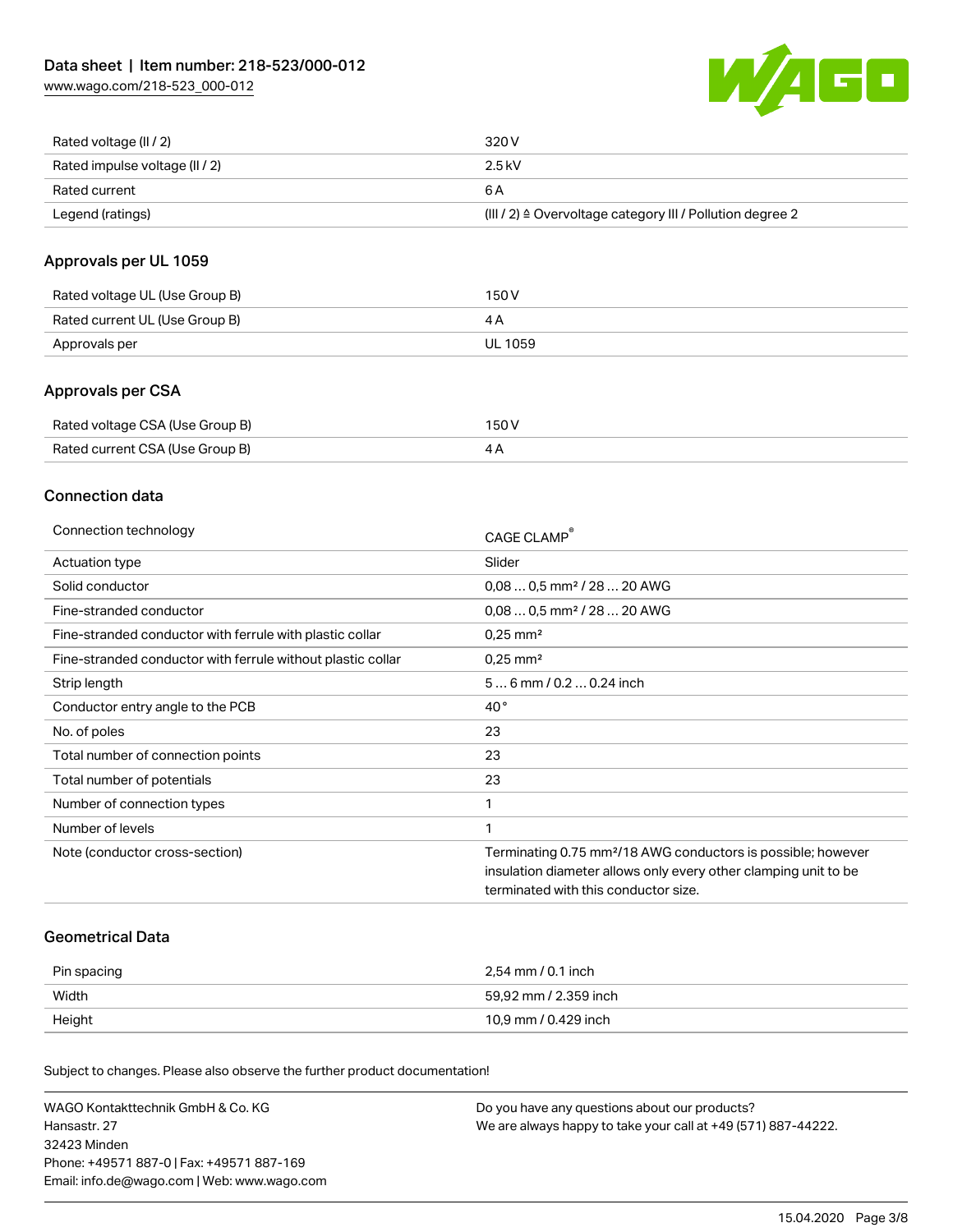[www.wago.com/218-523\\_000-012](http://www.wago.com/218-523_000-012)



| Height from the surface           | 8,1 mm / 0.319 inch        |
|-----------------------------------|----------------------------|
| Depth                             | 13 mm / 0.512 inch         |
| Solder pin length                 | $2.8 \,\mathrm{mm}$        |
| Solder pin dimensions             | $0.5 \times 0.75$ mm       |
| Drilled hole diameter (tolerance) | $1.1$ <sup>(+0,1)</sup> mm |

## PCB contact

| PCB contact                         | THT                                      |
|-------------------------------------|------------------------------------------|
| Solder pin arrangement              | over the entire terminal strip (in-line) |
| Number of solder pins per potential |                                          |

#### Material Data

| Color                       | orange                                 |
|-----------------------------|----------------------------------------|
| Material group              |                                        |
| Insulating material         | Polyamide 66 (PA 66)                   |
| Flammability class per UL94 | V <sub>0</sub>                         |
| Clamping spring material    | Chrome nickel spring steel (CrNi)      |
| Contact material            | Electrolytic copper (E <sub>Cu</sub> ) |
| Contact plating             | tin-plated                             |
| Fire load                   | 0.095 MJ                               |
| Weight                      | 7.7 g                                  |
|                             |                                        |

#### Environmental Requirements

| $\cdots$            |        |
|---------------------|--------|
| * temperature range | 105 °C |
| ∟imit∴              | -n     |
|                     | w      |
|                     |        |

#### Commercial data

W

| Packaging type | <b>BOX</b>    |
|----------------|---------------|
| <b>GTIN</b>    | 4044918878777 |

## Approvals / Certificates

|          |                                        |                                 | Certificate |
|----------|----------------------------------------|---------------------------------|-------------|
| Logo     | Approval                               | <b>Additional Approval Text</b> | name        |
| <b>R</b> | <b>CSA</b><br>DEKRA Certification B.V. | C22.2 No. 158                   | 1565656     |
|          |                                        |                                 |             |

Subject to changes. Please also observe the further product documentation!

WAGO Kontakttechnik GmbH & Co. KG Hansastr. 27 32423 Minden Phone: +49571 887-0 | Fax: +49571 887-169 Email: info.de@wago.com | Web: www.wago.com Do you have any questions about our products? We are always happy to take your call at +49 (571) 887-44222.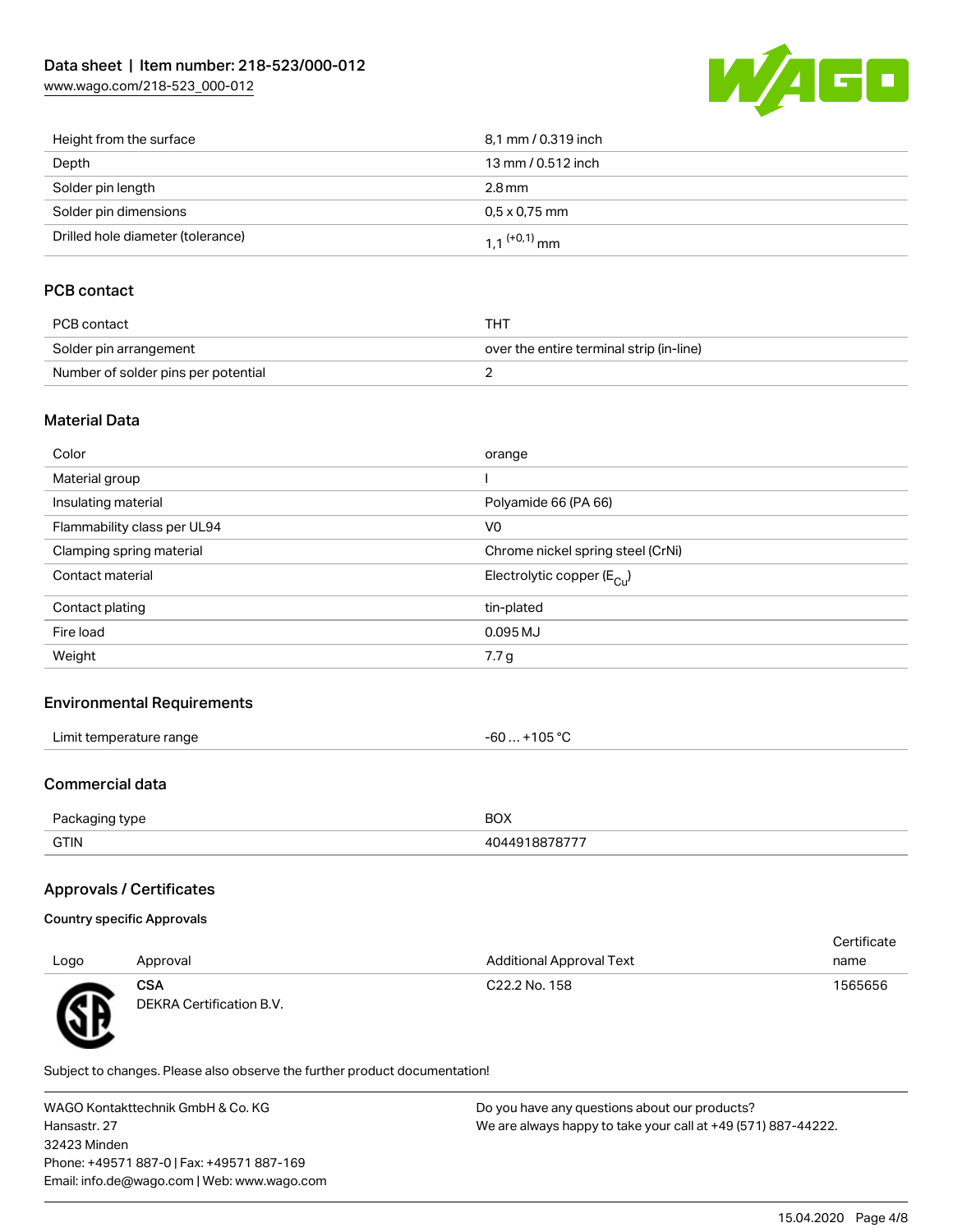

#### UL-Approvals

|                               |                               |                                 | Certificate |
|-------------------------------|-------------------------------|---------------------------------|-------------|
| Logo                          | Approval                      | <b>Additional Approval Text</b> | name        |
|                               | UL                            | <b>UL 1059</b>                  | 20190630-   |
| J<br>$\overline{\phantom{a}}$ | UL International Germany GmbH |                                 | E45172      |

#### **Counterpart**

#### Compatible products

| tools                      |                                                                                                         |                                      |  |
|----------------------------|---------------------------------------------------------------------------------------------------------|--------------------------------------|--|
|                            | Item no.: 210-648                                                                                       |                                      |  |
|                            | Operating tool; Blade: 2.5 x 0.4 mm; with a partially insulated shaft; angled; short                    | www.wago.com/210-648                 |  |
|                            | Item no.: 210-719                                                                                       |                                      |  |
|                            | Operating tool; Blade: 2.5 x 0.4 mm; with a partially insulated shaft                                   | www.wago.com/210-719                 |  |
| <b>Marking accessories</b> |                                                                                                         |                                      |  |
|                            | Item no.: 210-331/254-202                                                                               |                                      |  |
|                            | Marking strips; as a DIN A4 sheet; MARKED; 1-16 (400x); Height of marker strip: 2.3 mm/0.091 in; Strip  | www.wago.com/210-331<br>$/254 - 202$ |  |
|                            | length 182 mm; Horizontal marking; Self-adhesive; white                                                 |                                      |  |
|                            | Item no.: 210-331/254-204                                                                               |                                      |  |
|                            | Marking strips; as a DIN A4 sheet; MARKED; 17-32 (400x); Height of marker strip: 2.3 mm/0.091 in; Strip | www.wago.com/210-331                 |  |
|                            | length 182 mm; Horizontal marking; Self-adhesive; white                                                 | /254-204                             |  |
|                            | Item no.: 210-331/254-206                                                                               |                                      |  |
|                            | Marking strips; as a DIN A4 sheet; MARKED; 33-48 (400x); Height of marker strip: 2.3 mm/0.091 in; Strip | www.wago.com/210-331<br>/254-206     |  |
|                            | length 182 mm; Horizontal marking; Self-adhesive; white                                                 |                                      |  |
|                            | Item no.: 210-331/254-207                                                                               |                                      |  |
|                            | Marking strips; as a DIN A4 sheet; MARKED; 1-48 (100x); Height of marker strip: 2.3 mm/0.091 in; Strip  | www.wago.com/210-331<br>/254-207     |  |
|                            | length 182 mm; Horizontal marking; Self-adhesive; white                                                 |                                      |  |
| check                      |                                                                                                         |                                      |  |
|                            | Item no.: 735-500                                                                                       |                                      |  |
|                            | Test pin; 1 mm Ø; with solder connection for test wire                                                  | www.wago.com/735-500                 |  |
| ferrule                    |                                                                                                         |                                      |  |
|                            |                                                                                                         |                                      |  |

Subject to changes. Please also observe the further product documentation!

WAGO Kontakttechnik GmbH & Co. KG Hansastr. 27 32423 Minden Phone: +49571 887-0 | Fax: +49571 887-169 Email: info.de@wago.com | Web: www.wago.com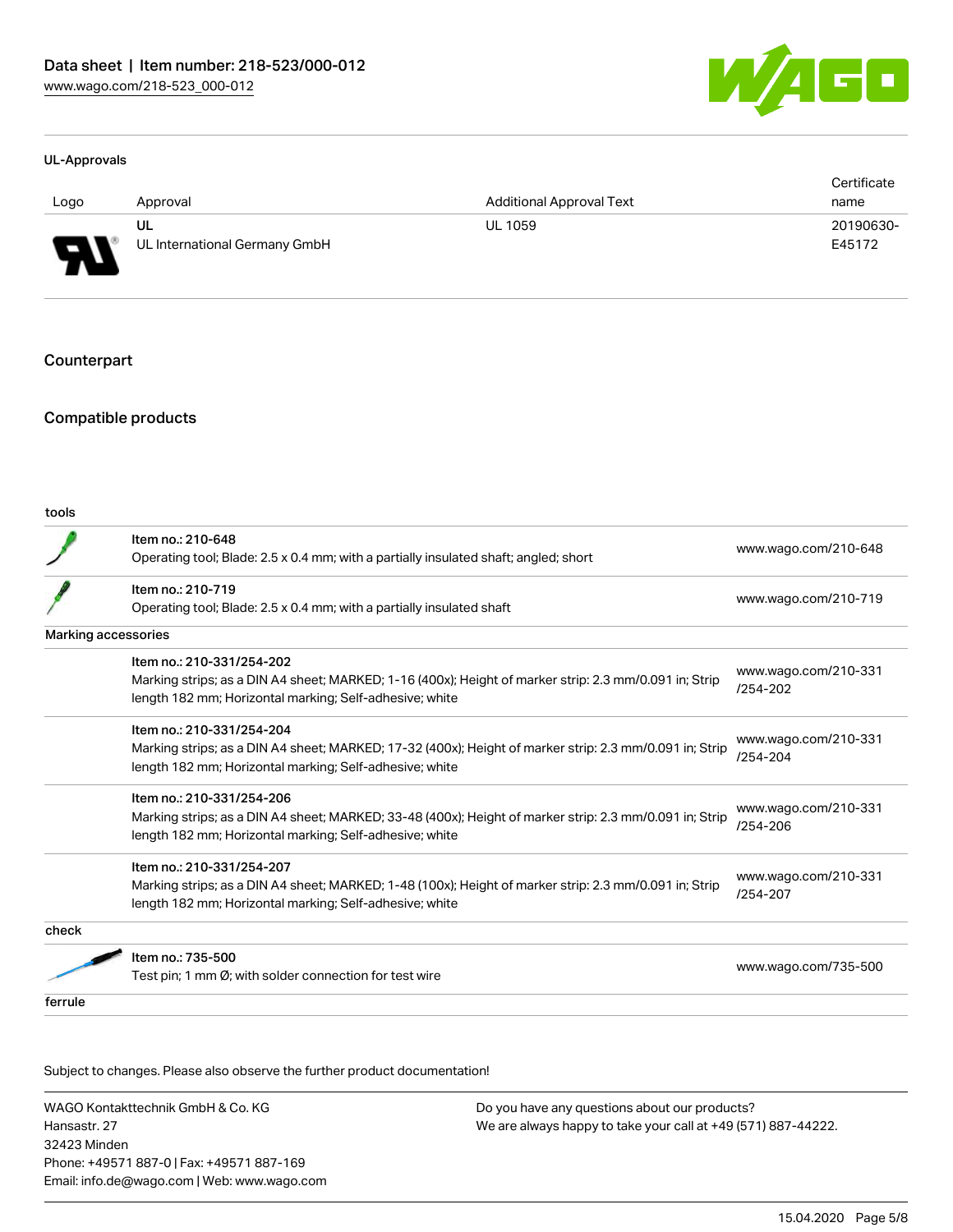## Data sheet | Item number: 218-523/000-012

[www.wago.com/218-523\\_000-012](http://www.wago.com/218-523_000-012)



|                              | Item no.: 216-131<br>Ferrule; Sleeve for 0.25 mm <sup>2</sup> / AWG 24; uninsulated; electro-tin plated                                                                                                                  |                                                                                          |               |                                                                      |  |
|------------------------------|--------------------------------------------------------------------------------------------------------------------------------------------------------------------------------------------------------------------------|------------------------------------------------------------------------------------------|---------------|----------------------------------------------------------------------|--|
|                              |                                                                                                                                                                                                                          |                                                                                          |               | www.wago.com/216-131                                                 |  |
|                              | Item no.: 216-151<br>Ferrule; Sleeve for 0.25 mm <sup>2</sup> / AWG 24; uninsulated; electro-tin plated<br>Item no.: 216-301<br>Ferrule; Sleeve for 0.25 mm <sup>2</sup> / AWG 24; insulated; electro-tin plated; yellow |                                                                                          |               | www.wago.com/216-151<br>www.wago.com/216-301<br>www.wago.com/216-321 |  |
|                              |                                                                                                                                                                                                                          |                                                                                          |               |                                                                      |  |
|                              | Item no.: 216-321                                                                                                                                                                                                        | Ferrule; Sleeve for 0.25 mm <sup>2</sup> / AWG 24; insulated; electro-tin plated; yellow |               |                                                                      |  |
| <b>Downloads</b>             | Documentation                                                                                                                                                                                                            |                                                                                          |               |                                                                      |  |
|                              | <b>Additional Information</b>                                                                                                                                                                                            |                                                                                          |               |                                                                      |  |
|                              | Technical explanations                                                                                                                                                                                                   | Apr 3, 2019                                                                              | pdf<br>3.6 MB | Download                                                             |  |
|                              | CAD/CAE-Data                                                                                                                                                                                                             |                                                                                          |               |                                                                      |  |
| CAD data                     |                                                                                                                                                                                                                          |                                                                                          |               |                                                                      |  |
| 2D/3D Models 218-523/000-012 |                                                                                                                                                                                                                          |                                                                                          | <b>URL</b>    | Download                                                             |  |
| <b>PCB Design</b>            |                                                                                                                                                                                                                          |                                                                                          |               |                                                                      |  |
|                              | Symbol and Footprint 218-523/000-012                                                                                                                                                                                     |                                                                                          | <b>URL</b>    | Download                                                             |  |
|                              | CAx data for your PCB design, consisting of "schematic symbols and PCB footprints",<br>allow easy integration of the WAGO component into your development environment.                                                   |                                                                                          |               |                                                                      |  |
|                              | Supported formats:                                                                                                                                                                                                       |                                                                                          |               |                                                                      |  |
| ш                            | Accel EDA 14 & 15                                                                                                                                                                                                        |                                                                                          |               |                                                                      |  |
|                              | Altium 6 to current version                                                                                                                                                                                              |                                                                                          |               |                                                                      |  |
|                              | Cadence Allegro                                                                                                                                                                                                          |                                                                                          |               |                                                                      |  |
|                              | DesignSpark                                                                                                                                                                                                              |                                                                                          |               |                                                                      |  |
|                              | Eagle Libraries                                                                                                                                                                                                          |                                                                                          |               |                                                                      |  |
|                              | KiCad                                                                                                                                                                                                                    |                                                                                          |               |                                                                      |  |
|                              | Mentor Graphics BoardStation                                                                                                                                                                                             |                                                                                          |               |                                                                      |  |
| $\blacksquare$               | Mentor Graphics Design Architect                                                                                                                                                                                         |                                                                                          |               |                                                                      |  |
|                              | Mentor Graphics Design Expedition 99 and 2000                                                                                                                                                                            |                                                                                          |               |                                                                      |  |
|                              | OrCAD 9.X PCB and Capture                                                                                                                                                                                                |                                                                                          |               |                                                                      |  |
| ш                            | PADS PowerPCB 3, 3.5, 4.X, and 5.X                                                                                                                                                                                       |                                                                                          |               |                                                                      |  |
|                              | Subject to changes. Please also observe the further product documentation!                                                                                                                                               |                                                                                          |               |                                                                      |  |
|                              | WAGO Kontakttechnik GmbH & Co. KG                                                                                                                                                                                        | Do you have any questions about our products?                                            |               |                                                                      |  |
| Hansastr, 27                 |                                                                                                                                                                                                                          | We are always happy to take your call at +49 (571) 887-44222.                            |               |                                                                      |  |

32423 Minden Phone: +49571 887-0 | Fax: +49571 887-169 Email: info.de@wago.com | Web: www.wago.com We are always happy to take your call at +49 (571) 887-44222.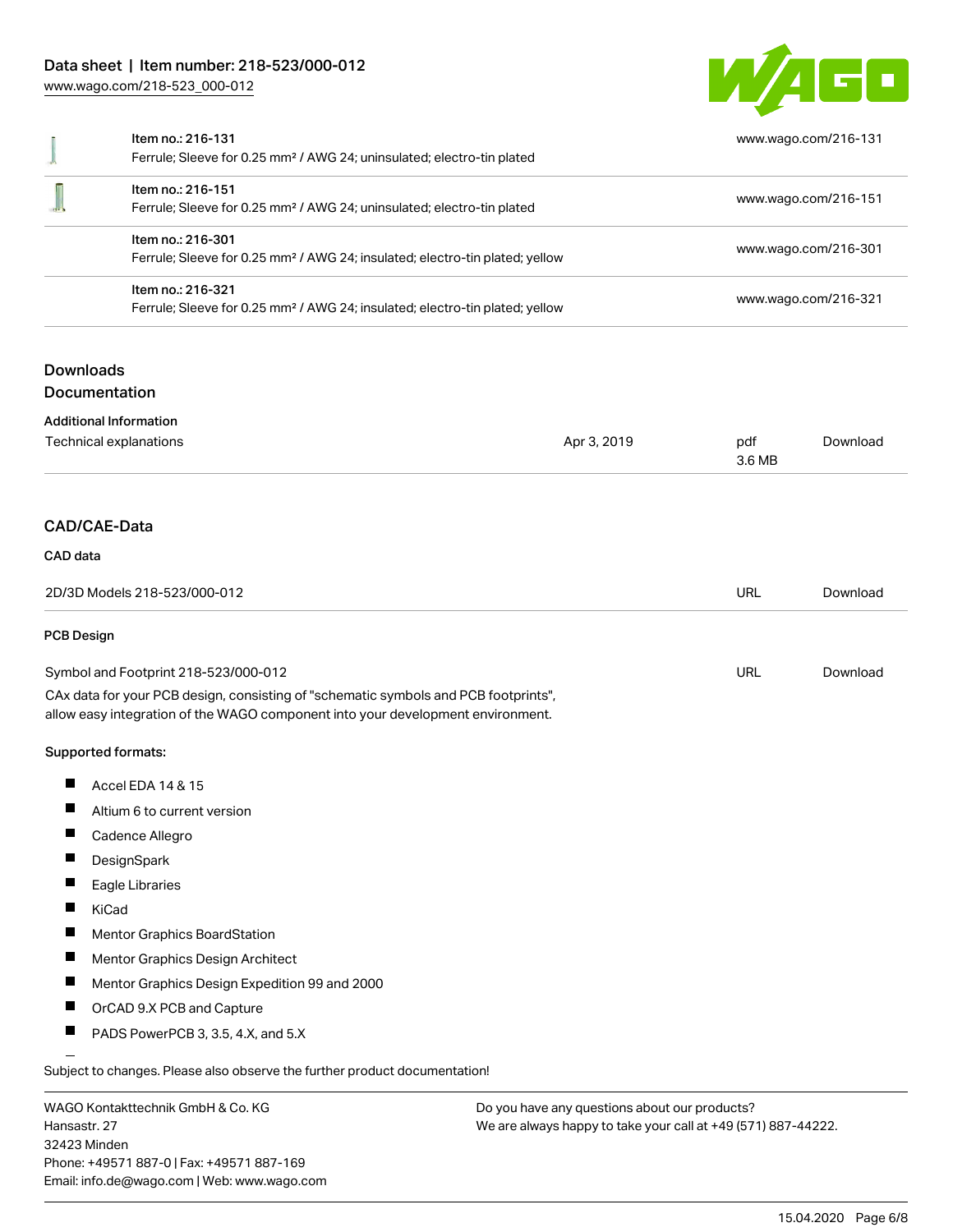- П PADS PowerPCB and PowerLogic 3.0
- П PCAD 2000, 2001, 2002, 2004, and 2006
- $\blacksquare$ Pulsonix 8.5 or newer
- $\blacksquare$ **STL**
- П 3D STEP
- П TARGET 3001!
- $\blacksquare$ View Logic ViewDraw
- $\blacksquare$ Quadcept
- $\blacksquare$ Zuken CadStar 3 and 4
- П Zuken CR-5000 and CR-8000

PCB Component Libraries (EDA), PCB CAD Library Ultra Librarian

## Installation Notes

Conductor termination



Terminating stranded conductors in confined spaces requires a great deal of patience, unless you use the new 218 Series PCB Terminal Strips. The clamping units of these strips can be held open during termination process via integrated locking slide.



Terminating 0.75 mm² (18 AWG) conductors is possible; however, insulation diameter allows only every other clamping unit to be terminated with this conductor size.



Conductor termination: To momentarily open the clamping unit, use screwdriver and then insert a stripped conductor. To open clamping unit for an extended period, move locking slide toward conductor entry hole. Then fully insert stripped conductor and move locking slide back to original position (also possible to perform with fingernail).

Subject to changes. Please also observe the further product documentation!

WAGO Kontakttechnik GmbH & Co. KG Hansastr. 27 32423 Minden Phone: +49571 887-0 | Fax: +49571 887-169 Email: info.de@wago.com | Web: www.wago.com